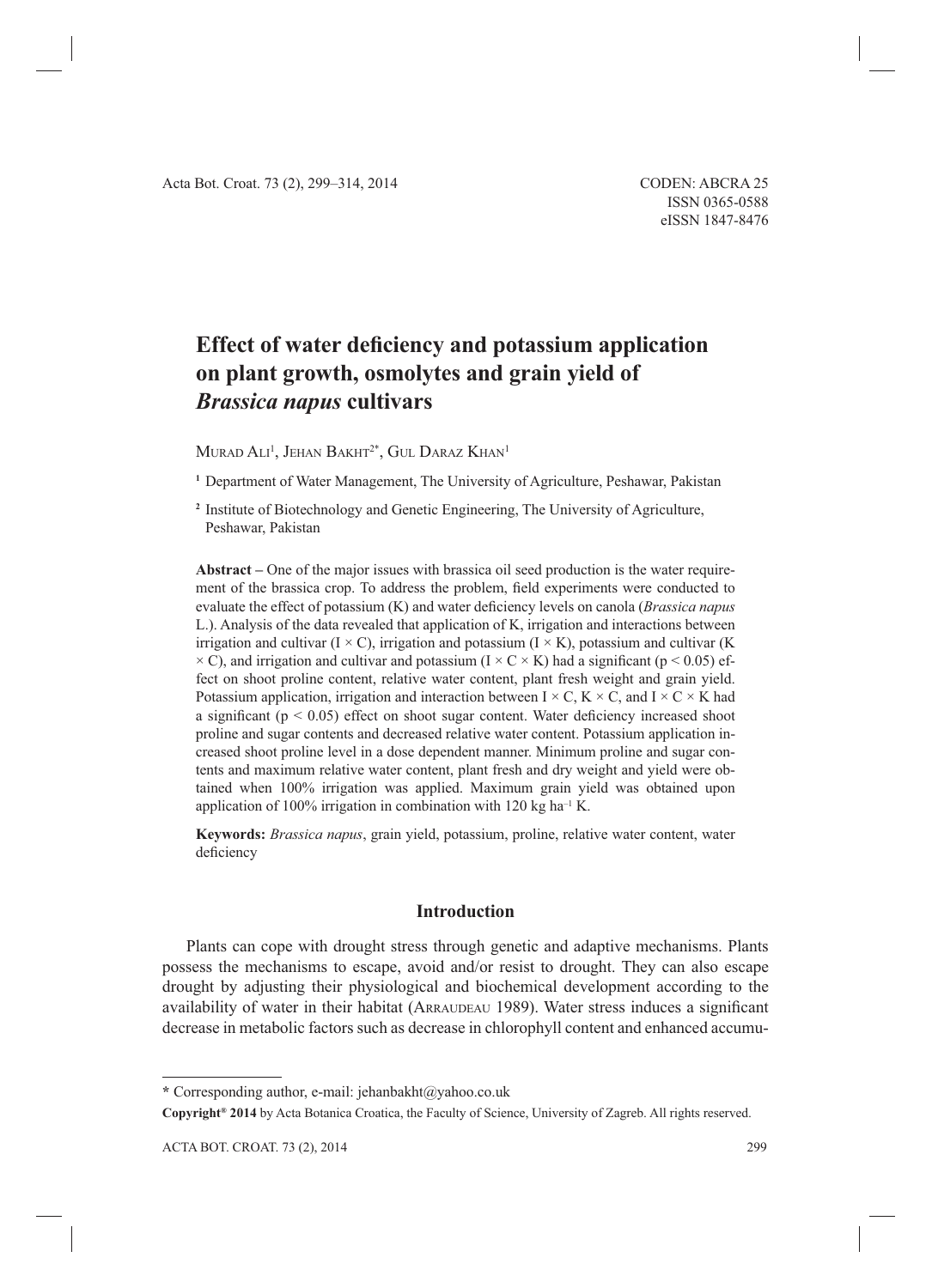lation of proline (GIBON et al. 2000, DIN et al. 2011). Free proline accumulation and sugar in high concentration under abiotic stress has been reported to have an adaptive mechanism (SARKER et al. 1999, RONDE et al. 2004, SOFO et al. 2004, MONREAL et al. 2007, JAVADI et al. 2008, KEYVAN, 2010, MAFAKHERI et al. 2010, MOUSTAKAS et al. 2011, BAKHT et al. 2013). Potassium plays a vital role in photosynthesis, translocation of photosynthates, protein synthesis, control of ionic balance, regulation of plant stomata and water use, activation of plant enzymes and many other processes (REDDY et al. 2004). Potassium is not only an essential macronutrient for plant growth and development, but also a primary osmoticum in the maintenance of the low water potential of plant tissues. Therefore, accumulation of K in plant tissues under drought stress may play an important role in water uptake along a soil-plant gradient (GLENN and BROWN 1998).

The accumulation and release of potassium by stomatal guard cells lead to changes in their turgor, resulting in stomatal opening and closing (OUTLAW 1983). In water-stressed plants, increased abscisic acid (ABA) levels are known to stimulate the release of potassium from guard cells, giving rise to stomatal closure (ASSMANN and SHIMAZAKI 1999). Numerous studies have shown that application of K fertilizer mitigates the adverse effects of drought on plant growth (ANDERSON et al. 1992, SANGAKKARA et al. 2001). FUSHEING (2006) has revealed that the lower water loss from plants supplied with sufficient K is due to the reduction in transpiration, which not only depends on the osmotic potential of mesophyll cells, but is also controlled to a large extent by the opening and closing of stomata. The objective of this study was to test the effectiveness of potassium application in mitigation of water deficiency, with reference to the physiological changes like proline, sugar and relative water content in four canola cultivars. These findings could be used as screening basics for further study in breeding programs.

## **Materials and Methods**

#### **Site description**

The experimental site of the University of Agriculture Peshawar KPK Pakistan is situated at 34° N, 72° E and an altitude of 290 meters above sea level. Field experiments were conducted at Malakandher Research Farm (The University Agricultural Peshawar, KPK Pakistan) using a randomized complete block design with split plot arrangement. Four cultivars of *Brassica napus* were investigated: 'Wester', 'Rainbow', 'Oscar', and 'Legend'. The following treatments were studied during the course of study: (1) irrigation levels: 100% replacement of evapotranspiration (Et<sub>a</sub>), 80% replacement of ET<sub>a</sub>, and 60% replacement of Et<sub>a</sub>; (2) potassium (K) levels: 60 kg ha<sup>-1</sup> (K1), 90 kg ha<sup>-1</sup> (K2), and 120 kg ha<sup>-1</sup> (K3).

#### **Biochemical analysis**

Moisture content was determined through the gravimetric method by taking samples at each treatment at 3 depths i.e. 0–30, 30–60 and 60–90 cm. The moisture content on mass and volume basis, bulk density, depth of water needed and duration of irrigation were determined as described by JAMES (1993). Moisture content was first determined on mass basis  $(\theta_m)$  and was converted to moisture content on volume basis  $(\theta_v)$  by multiplying with bulk density and dividing by water density. From this the depth of water needed was calculated for each treatment. Fresh and dry weights of all samples were determined two months after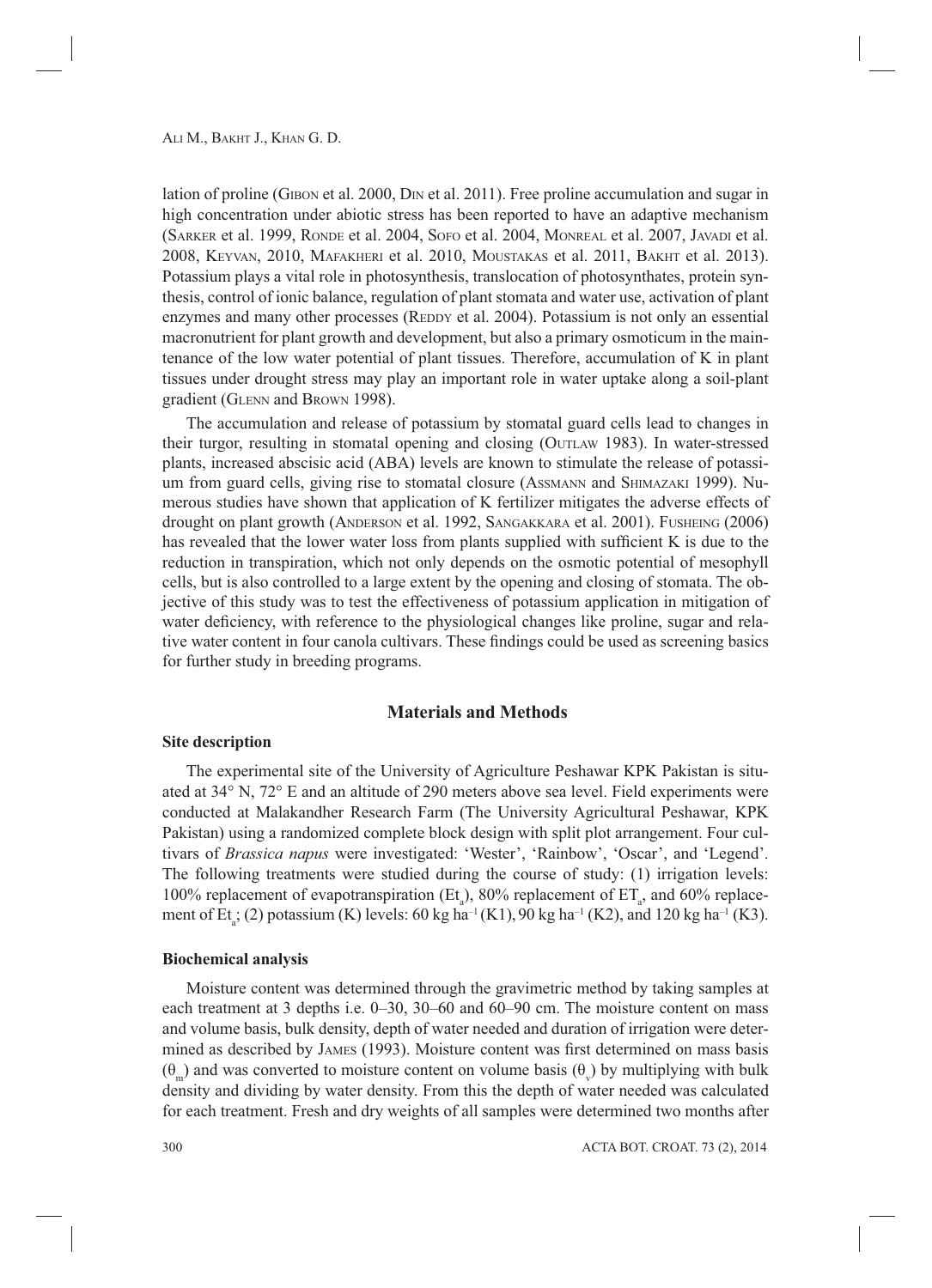sowing. After the taking of fresh weight, plant samples were dried in an oven at 80 °C for three days to record plant dry weight. Plant height was measured two months after sowing. In each treatment, plant heights of three plants were measured in cm and then average values were calculated. Grain yield was calculated by threshing all pods of the plants in each treatment and then converted into grain yield kg ha<sup>-1</sup>.

Shoot proline content was determined 60 days after sowing using the method of BATES et al. (1973) with minor modifications. Briefly, frozen plant material of 500 mg was homogenized in 1.0 ml of sterilized iron free water and centrifuged at 5000 rpm for 5 minutes. Extract (100  $\mu$ ) was mixed with acid ninhydrin for 1 h at 100 °C and the reaction was terminated in an ice bath. The reaction mixture was thoroughly shaken and the optical density was determined at 520 nm. Level of shoot proline content was determined from a standard curve in the range of  $0-20 \mu g$  ml<sup>-1</sup> of L-proline.

Sugar concentration was measured 60 days after sowing as described by DUBOIS et al.  $(1956)$ . Briefly, 20 mg plant tissue was crushed in 4 ml of extraction buffer, centrifuged for 5 minutes at 9000 rpm and the pellet was re-extracted. Two ml each of chloroform and distilled water were added to the pooled supernatant. Two ml of the sample was mixed with 1 ml of distilled water, 1 ml phenol ( $C_6H_5OH$ ) (5%) and 5 ml sulfuric acid. After the appearance of a dark pink color, the mixture was kept at 80 °C for 30 minutes inside the oven. The samples were then shaken and placed in a water bath at 30  $\degree$ C for 20 minutes and absorbance was measured at 490 nm. Standard of D-glucose  $(0, 0.2, 0.4, 0.6, 0.8 \mu m$ ol) was also prepared using the same procedures.

Relative water contents were determined 60 days after sowing adopting the standard procedure of BAJJI et al.  $(2001)$ . The leaf samples (about 5 cm<sup>2</sup> each) from all the treatments were weighed to obtain fresh weight (FW). Turgid weight (TW) was measured by completely immersing the samples in distilled water and placing them in the dark at 4 °C for 24 h. The samples were blotted on filter paper and weighed. The samples were dried at 70  $^{\circ}$ C for 48 h and finally dry weight (DW) was obtained. Relative water content was calculated by the following formula:

$$
RWC = [(FW - DW) / (TW - DW)] \times 100
$$

#### **Statistical analysis**

Data were analyzed according to the randomized complete block (RCB) design with split plot arrangements using ANOVA (GOMEZ and GOMEZ 1984). MSTAT computer software was used for the analysis of the data (BRICKER 1991). Interaction between the variables was measured by analysis of variance. Differences in means were separated by the least significant difference (LSD) test (STEEL and TORRIE 1997).

### **Results**

#### **Plant growth and development**

Analysis of the data indicated that K application, irrigation and interaction between  $I \times$  $C, I \times K, K \times C$ , and  $I \times C \times K$  had a highly significant (p < 0.01) effect on shoot fresh weight of canola (Fig. 1). Maximum shoot fresh weight was observed in 100% irrigated plants. Similarly, maximum shoot fresh weight was produced by the 'Legend' when 100% irriga-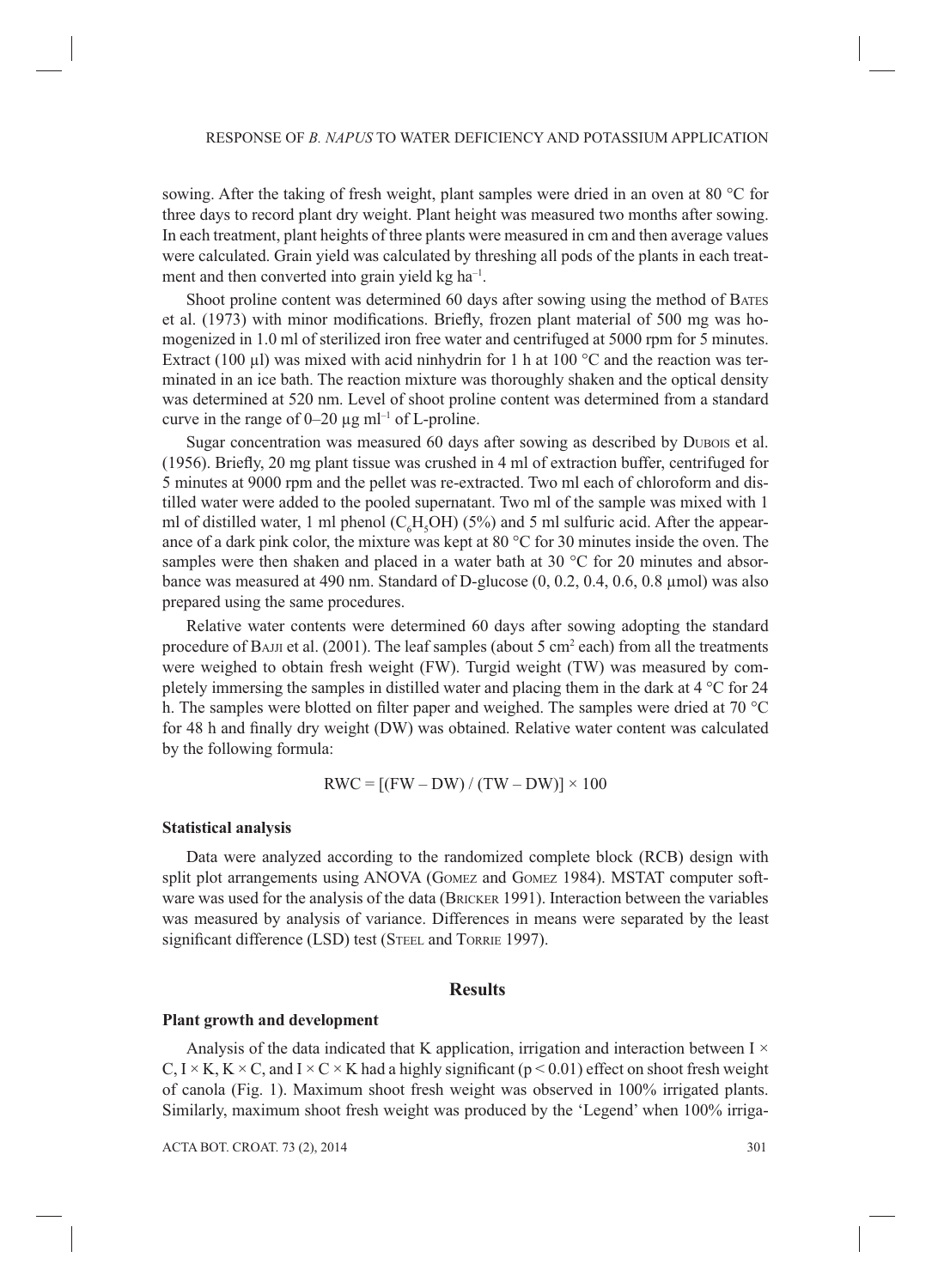

Fig. 1. Effect of water deficiency and potassium application and their interactions on shoot fresh weight (g) 60 days after sowing of *Brassica napus* cultivars ('Wester', 'Rainbow', 'Oscar' and 'Legend'). Potassium application: 60 kg ha<sup>-1</sup> (K1), 90 kg ha<sup>-1</sup> (K2), and 120 kg ha<sup>-1</sup> (K3). Bar represents  $\pm$  LSD at  $p < 0.05$ .

tion of actual evapotranspiration was applied. In the case of potassium treatments, maximum shoot fresh weight was gained by plants treated with 120 kg K ha<sup>-1</sup>. Further, 'Wester' produced maximum shoot fresh weight when treated with  $120 \text{ kg K}$  ha<sup>-1</sup>. Interaction between  $I \times K$  showed that maximum shoot fresh weight was produced by the 'Legend' at 100% irrigation level and 60 kg K ha<sup>-1</sup>. Irrigation, cultivars and interaction between  $I \times C$ had a significant ( $p < 0.01$ ) effect on shoot dry weight of canola whereas the effect of K application and all other interactions were non-significant ( $p > 0.05$ ) (Fig. 2). Maximum shoot dry weight was observed in those treatments where a 100% irrigation level was applied. Similarly, maximum shoot dry weight was produced by 'Legend' when 100% irrigation of actual evapotranspiration was applied. Analysis of the data revealed that irrigation application and interaction of  $I \times C \times K$  had a significant ( $p \le 0.01$ ) effect on plant height 60 days after sowing and at physiological maturity (Fig. 3). The effect of K application and all other interactions were non-significant ( $p > 0.05$ ). Taller plants were observed in those treatments where 100% irrigation was applied followed by 80% irrigation level. Cultivars 'Rainbow' and 'Legend' attained maximum plant height when treated with 100% irrigation level. Potassium application produced non-significantly taller plants in those treatments where 120 kg K ha<sup>-1</sup> was applied. Maximum plant height was noted in 'Wester' and 'Rainbow' when they were treated with 120 kg K ha<sup>-1</sup>. I  $\times$  K interaction revealed maximum plant height in 100% irrigated plants treated with 60 kg K ha<sup>-1</sup>.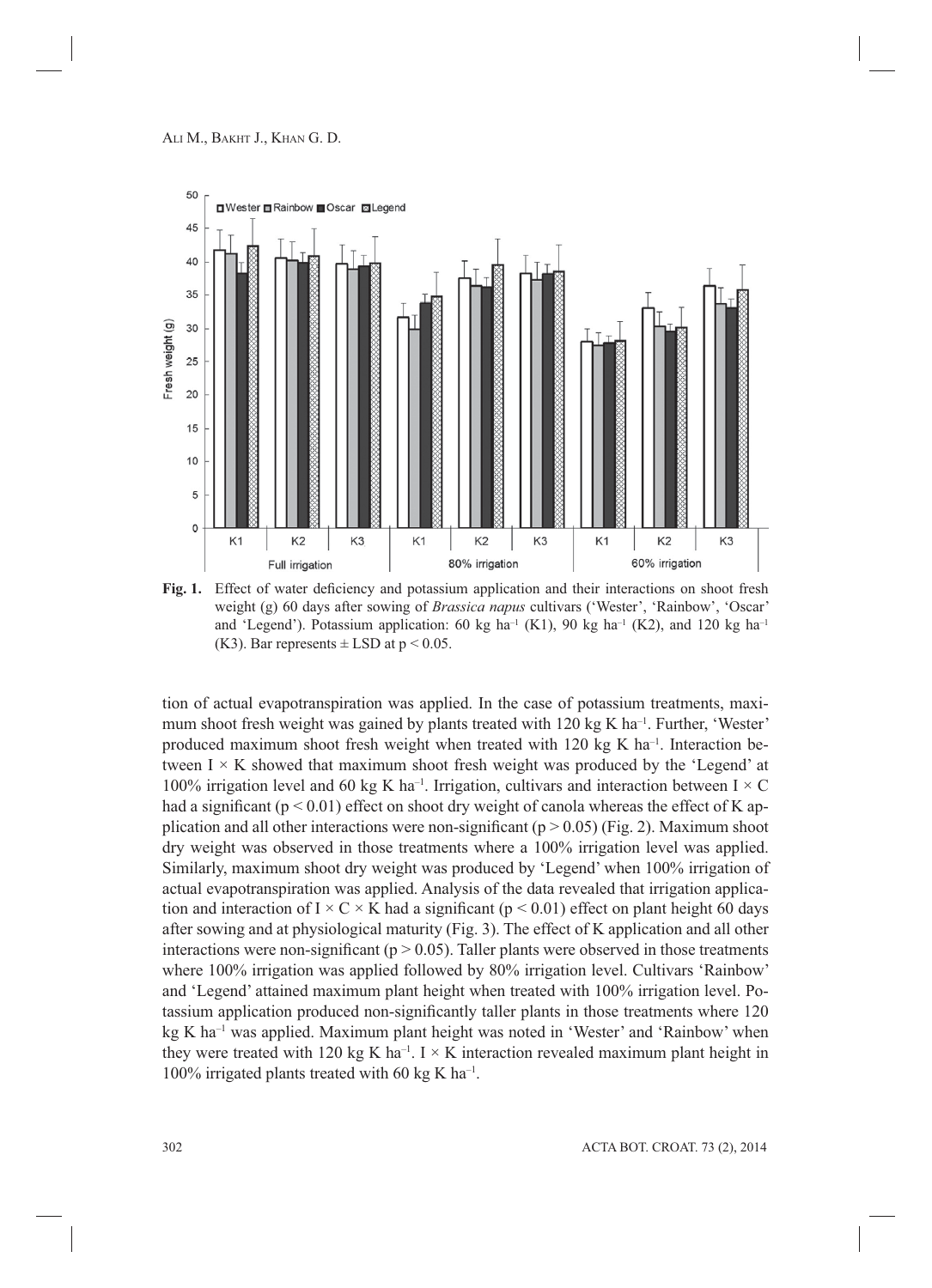

Fig. 2. Effect of water deficiency and potassium application and their interaction on shoot dry weight (g) 60 days after sowing of *Brassica napus* cultivars ('Wester', 'Rainbow', 'Oscar' and 'Legend'). Potassium application: 60 kg ha<sup>-1</sup> (K1), 90 kg ha<sup>-1</sup> (K2), and 120 kg ha<sup>-1</sup> (K3). Bar represents  $\pm$  LSD at  $p < 0.05$ .



Fig. 3. Effect of water deficiency and potassium application and their interactions on plant height (cm) after 60 days of sowing of *Brassica napus* cultivars ('Wester', 'Rainbow', 'Oscar' and 'Legend'). Potassium application: 60 kg ha<sup>-1</sup> (K1), 90 kg ha<sup>-1</sup> (K2), and 120 kg ha<sup>-1</sup> (K3). Bar represents  $\pm$  LSD at  $p < 0.05$ .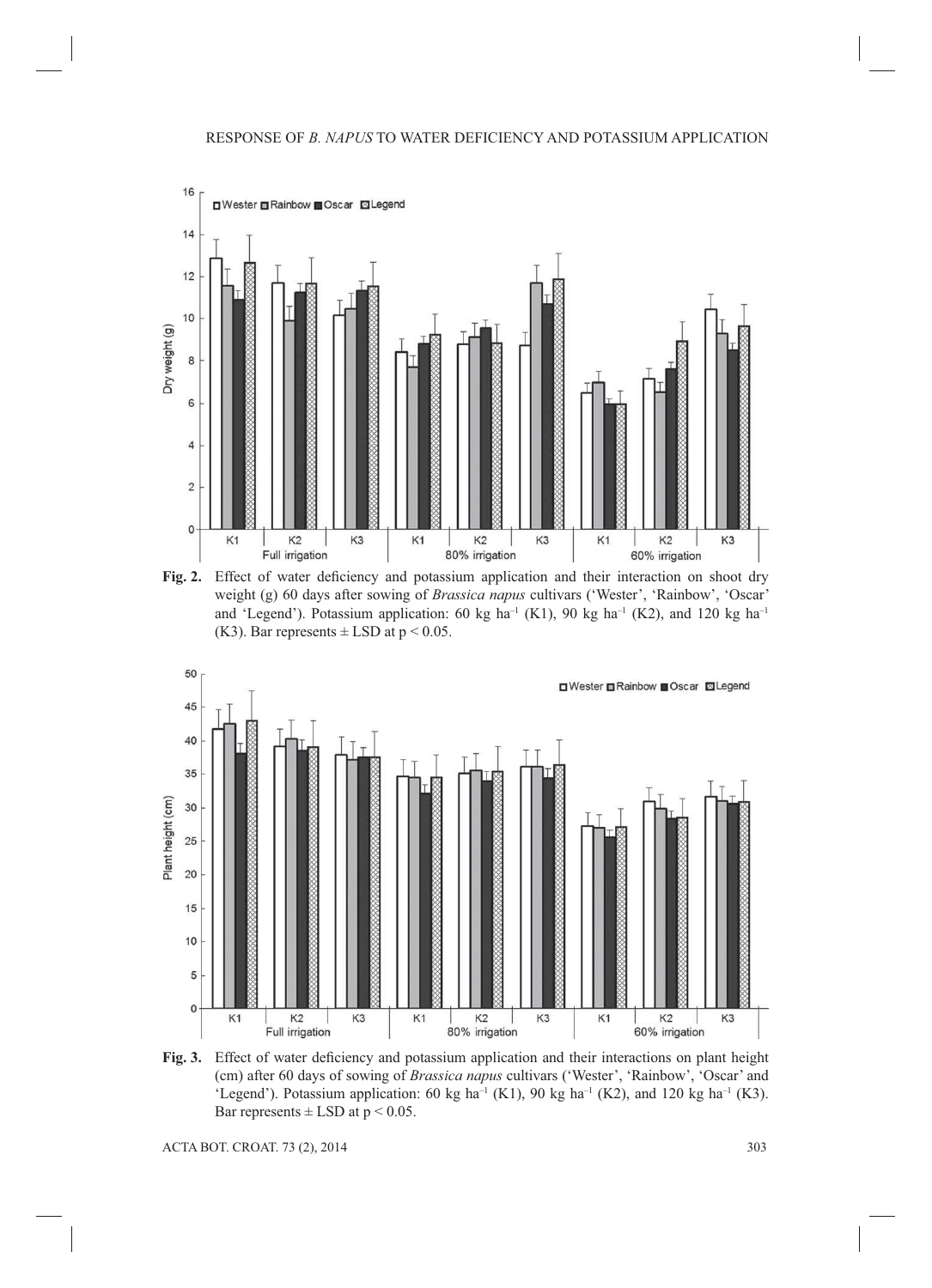ALI M., BAKHT J., KHAN G. D.

#### **Shoot proline**

Statistical analysis of the data revealed that the application of K, irrigation and interaction between I  $\times$  C, I  $\times$  K, K  $\times$  C and I  $\times$  C  $\times$  K had a significant (p < 0.01) effect on shoot proline content of *B. napus* (Fig. 4). Maximum shoot proline content was observed in those treatments where  $60\%$  irrigation of actual evapotranspiration  $(ET_a)$  was applied. Maximum shoot proline content was produced by 'Rainbow' at 60% irrigation of actual evapotranspiration. Similarly, K application also increased proline concentration in all cultivars in a dose dependent manner, although, the magnitude of increase varied among the different cultivars. Maximum shoot proline content was noted in plants treated with  $120 \text{ kg K}$  ha<sup>-1</sup>. Our results also indicated that maximum shoot proline content was produced in plants treated with 60% irrigation of actual evapotranspiration  $(ET_a)$  and 120 kg K ha<sup>-1</sup>.



Fig. 4. Effect of water deficiency and potassium application and their interaction on shoot proline contents (μmol g–1 FW) of *Brassica napus* cultivars ('Wester', 'Rainbow', 'Oscar' and 'Legend'). Potassium application: 60 kg ha<sup>-1</sup> (K1), 90 kg ha<sup>-1</sup> (K2), and 120 kg ha<sup>-1</sup> (K3). Bar represents  $\pm$  LSD at  $p < 0.05$ .

#### **Shoot sugar content**

Analysis of the data revealed that K application, irrigation and interaction between  $I \times C$ ,  $K \times C$  and  $I \times C \times K$  had a significant (p < 0.05) effect on shoot sugar content of canola whereas the effect of interaction of I  $\times$  K was non-significant (p  $> 0.05$ ) (Fig. 5). Maximum shoot sugar content was produced by 'Rainbow' at 60% irrigation of actual evapotranspiration  $(ET_a)$ . In case of K application, maximum shoot sugar content was produced in plants treated with 120 kg K ha<sup>-1</sup>. Similarly, maximum shoot sugar content was produced by 'Oscar' at 120 kg K ha–1.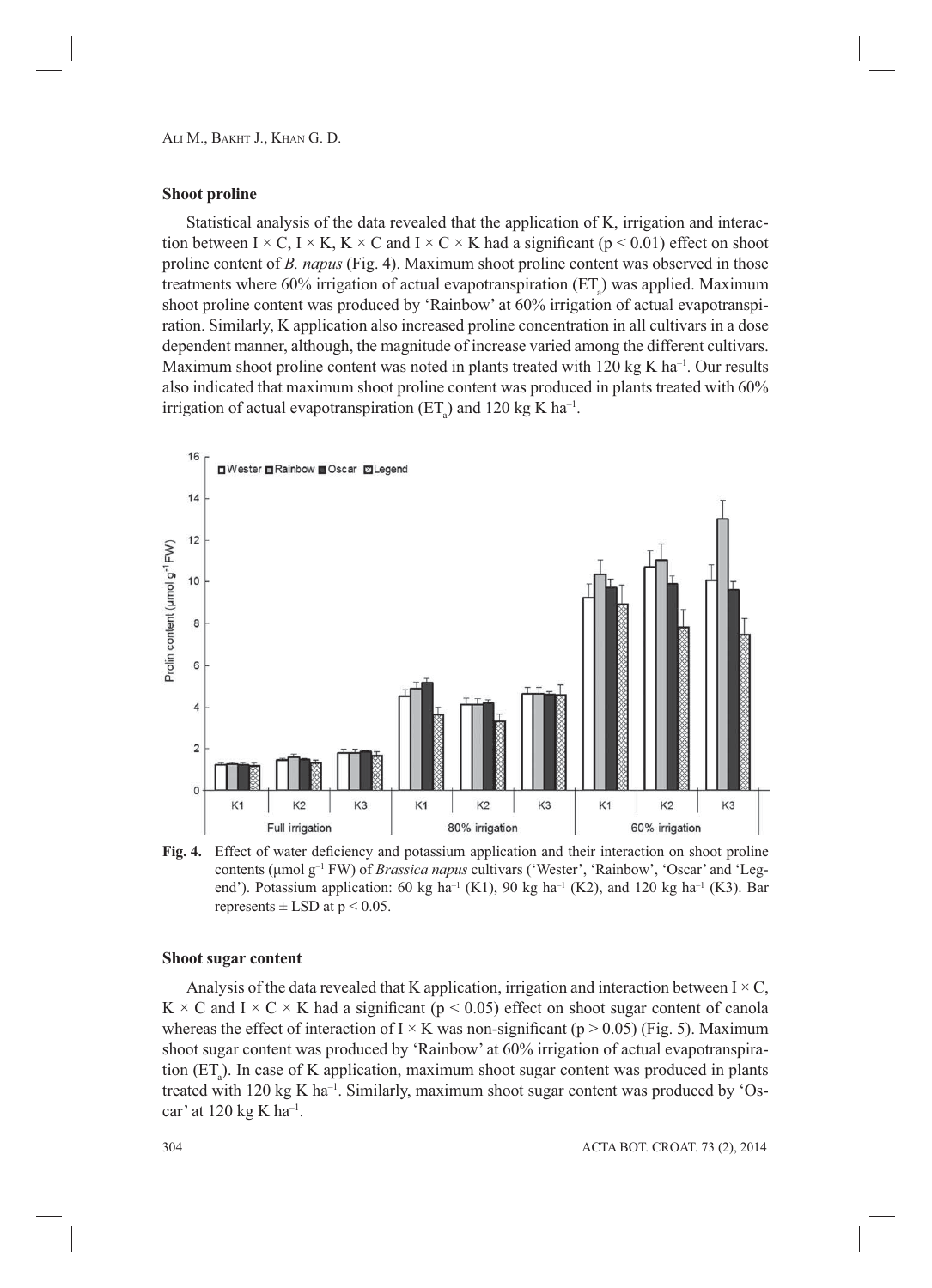

Fig. 5. Effect of water deficiency and potassium application and their interaction on shoot sugar contents (μmol g–1 FW) of *Brassica napus* cultivars ('Wester', 'Rainbow', 'Oscar' and 'Legend'). Potassium application: 60 kg ha<sup>-1</sup> (K1), 90 kg ha<sup>-1</sup> (K2), and 120 kg ha<sup>-1</sup> (K3). Bar represents  $\pm$  LSD at  $p \le 0.05$ .

#### **Relative water content of shoot**

Statistical analysis of the data showed that K application, irrigation and interaction between I  $\times$  C, I  $\times$  K, K  $\times$  C, and I  $\times$  C  $\times$  K had a significant (p  $\times$  0.01) effect on relative water content (Fig. 6). The data revealed that maximum relative water content was observed in those treatments in which a 100% irrigation level was applied. Further, maximum relative water content was maintained by 'Wester' when applied with a 100% irrigation level. In the case of interaction between  $I \times K$ , maximum relative water content was observed in plants treated with a 100% irrigation level and treated with 60 kg K ha<sup>-1</sup>. Similarly, maximum relative water content was retained by 'Wester' when it was treated with 60 kg K ha<sup>-1</sup> and applied with 100% irrigation of actual evapotranspiration  $(ET_a)$ . Furthermore, it can be also inferred from the data that K application resulted in a decrease in RWC under full irrigation, but had a protective role under water deficit conditions, resulting in improvement of RWC.

#### **Grain yield**

Grain yield was significantly ( $p < 0.01$ ) affected by K, irrigation and interaction between  $I \times C$ ,  $I \times K$ ,  $K \times C$ , and  $I \times C \times K$  (Fig. 7). Maximum grain yield (2093.9 kg ha<sup>-1</sup>) was noted in 100% irrigated treatments. Similarly, grain yield was maximum (2287.62 kg ha<sup>-1</sup>) in 'Oscar' when applied with 100% irrigation. Potassium application at 120 kg K ha<sup>-1</sup> produced maximum grain yield  $(1816.71 \text{ kg ha}^{-1})$ . The data also suggested that maximum grain yield (1995.62 kg ha<sup>-1</sup>) was produced by 'Wester' when treated with 120 kg K ha<sup>-1</sup>. In the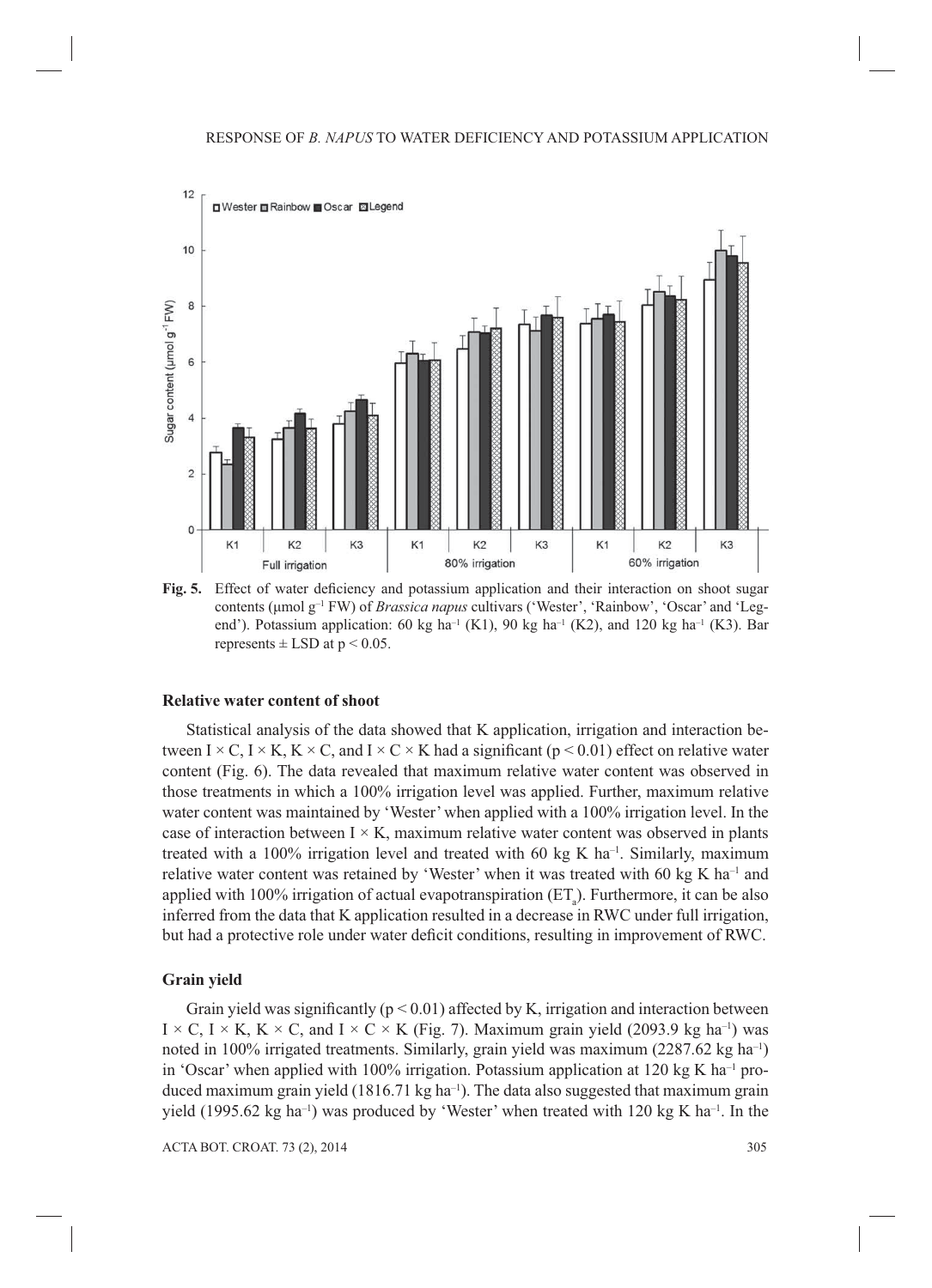

Fig. 6. Effect of water deficiency and potassium application and their interaction on shoot relative water content (RWC) of *Brassica napus* cultivars ('Wester', 'Rainbow', 'Oscar' and 'Legend'). Potassium application: 60 kg ha<sup>-1</sup> (K1), 90 kg ha<sup>-1</sup> (K2), and 120 kg ha<sup>-1</sup> (K3). Bar represents  $\pm$  LSD at  $p < 0.05$ .



**Fig. 7.** Effect of water deficiency and potassium application and their interactions on grain yield (kg ha<sup>-1</sup>) of *Brassica napus* cultivars ('Wester', 'Rainbow', 'Oscar' and 'Legend'). Potassium application: 60 kg ha<sup>-1</sup> (K1), 90 kg ha<sup>-1</sup> (K2), and 120 kg ha<sup>-1</sup> (K3). Bar represents  $\pm$  LSD at p < 0.05.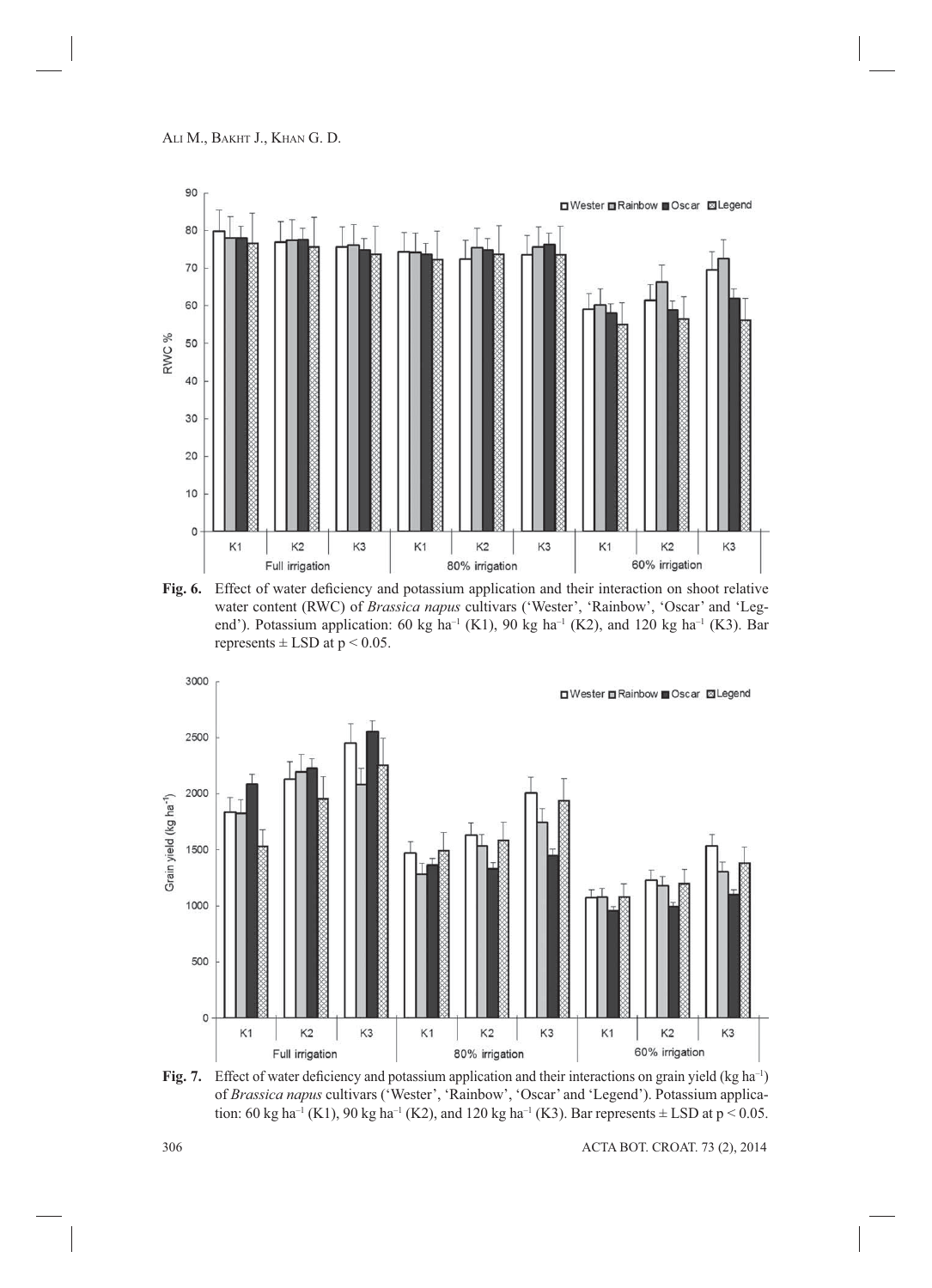case of I  $\times$  K interaction, maximum grain yield (2335.1 kg ha<sup>-1</sup>) was noted in those plants which received 100% irrigation level and 120 kg K ha<sup>-1</sup>. It is clear from the data that maximum grain yield  $(2549.47 \text{ kg ha}^{-1})$  was produced by 'Oscar' at  $100\%$  irrigation level and  $120 \text{ kg K} \text{ ha}^{-1}$ .

## **Discussion**

Water deficiency increased proline concentration in all the cultivars of canola; however, this increase varied between the different cultivars. Accumulation of proline under stress conditions is used as an adaptive mechanism by many plant species (C<sub>HU</sub> et al. 1974, FRAN-CISCO et al. 2007, ALI et al. 2008, HASAN et al. 2008, BAKHT et al. 2011, SHAFI et al. 2011, BAKHT et al. 2012, BAKHT et al. 2013, HAYAT et al. 2013). Enhancement of proline concentration was noted in canola plants under drought stress at different growth stages (D<sub>IN</sub> et al. 2011). Difference in proline content of different cultivars may be due to up-regulation of degrading enzymes such as proline dehydrogenase. Proline is also considered as a storage compound of reduced N and carbon skeletons for post-stress growth recovery (VARTANIAN et al. 1992). Similarly, Kapplication also increased proline concentration in all the cultivars in a dose dependent manner. However, the magnitude of increase was variable among the cultivars. Similar results are also reported by MUKHERJEE (1974), WIEMBERG et al. (1988), and AZIZ et al. (1999) who concluded that proline did not start to accumulate in leaves until the concentration of total monovalent cations, particularly of K, in leaves reached a certain threshold levels. This might have happened in our study when the K level was increased from 60 to 120 Kg per ha. The vital role of potassium in photosynthesis, translocation of photosynthates, protein synthesis, ionic balance, regulation of plant stomata and water use, activation of plant enzymes and many other processes is well recognized (MARSCHNER 1995, REDDY et al. 2004). Adequate K fertilization of crop plants facilitates osmotic adjustment, which maintains turgor pressure at lower leaf water potentials and improves the ability of plants to tolerate drought stress (EGILLA et al. 2001, MENGEL and ARNEKE 1982). The promotion of root growth and protection of photosynthetic machinery and osmotic adjustment after enhanced K application under drought stress resulted in continued carbon fixation. Consequently, K application increased proline concentration at all water levels, the maximum being at  $60\%$  Et<sub>a</sub>.

Though K is the major osmoticum, accumulation of compatible solutes is an important component of the adaptive mechanism under drought stress conditions (MCCUE and HAN- $SON$ ) 1990). Our results indicated that water deficit and interaction of K and water applied resulted in an increase in the sugar concentration in different cultivars. Fixation of assimilated carbon into a particular plant metabolite is determined by the capacity of the plant for photo assimilates production, which decreases under drought stress conditions. AKATSUKA and NELSON (1966) indicated that K increased starch synthetase activity and protected the enzyme from thermal inactivation. BISWAS et al. (1992) reported increased sugar and starch content of sugarcane, tomatoes and potatoes under water stress. This increase in sugar concentration under drought stress may be due to increased production of starch. However, a negative correlation between sugar accumulation and starch content was noted in many plant species (SILVA and ARRABACA 2004). Furthermore, K application enhances the ability of plants to produce assimilates resultantly increasing its ability of sugar production. Pro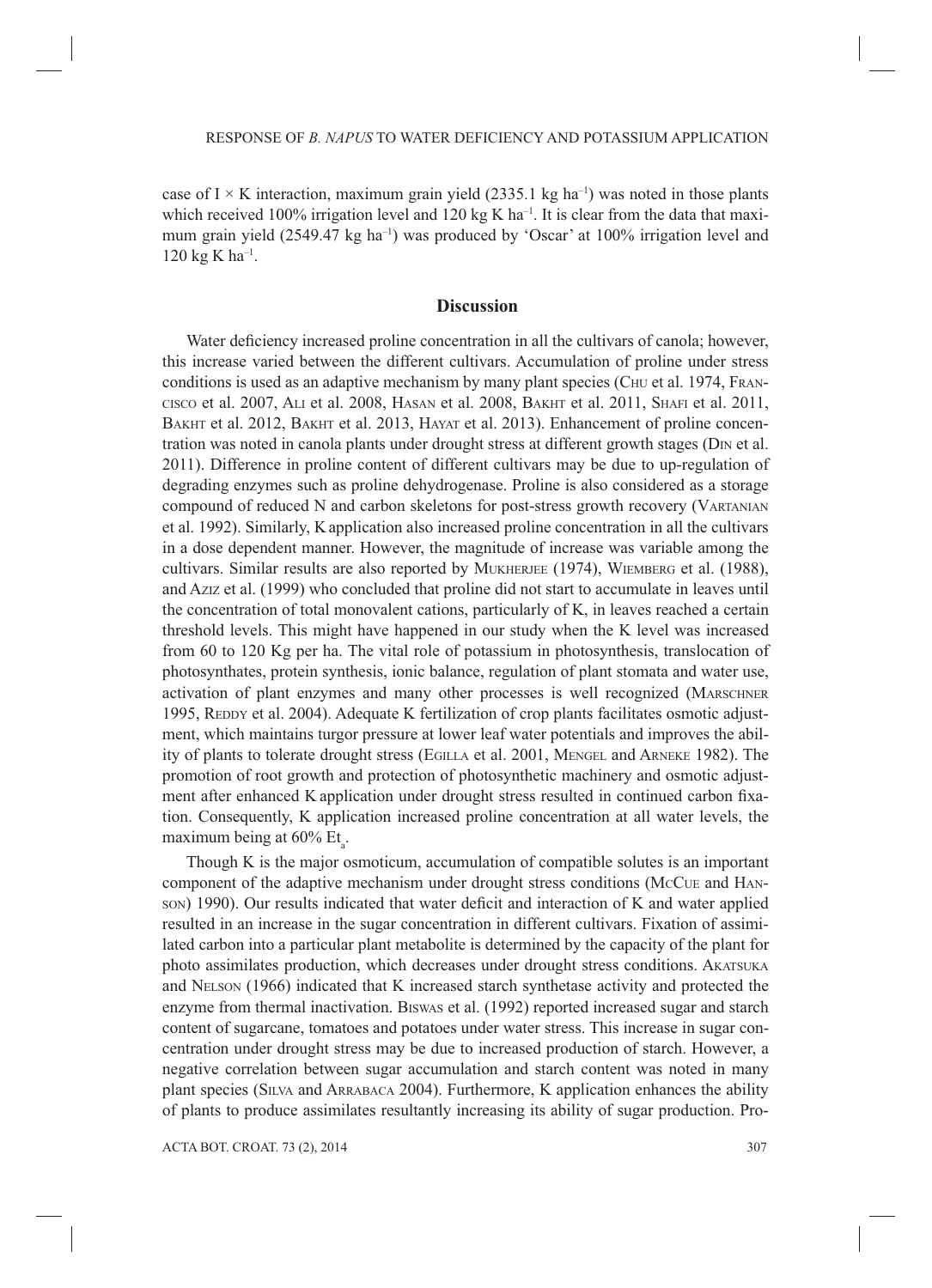tection of photosynthetic machinery and production of assimilates may be the major reasons for the increased accumulation of sugars under drought stress conditions. ALLAN et al. (2008) and ROGIERS et al. (2011) reported that accumulation of sucrose was inversely correlated to leaf and root water status.

Relative water content of different canola cultivars decreased with a lowering of the irrigation levels under field conditions. Potassium application positively affected the RWC in all genotypes. Similarly, K application negatively affected RWC at full irrigation, but had a positive effect on RWC during decreasing water availability. Decreasing water availability and the continued need for gas exchange and cooling results in greater loss of water under drought stress conditions. Resultantly, a decrease in RWC was noted in this experiment, and even the enhanced production of proline and sugars under drought stress did not manage to maintain RWC. KAGE et al. (2004) attributed the difference in the leaf relative water content of rapeseed varieties to their root system variations. Decrease in the leaf relative water content in plants under water deficit has been reported (ALLAN et al. 2008). Furthermore, it can be also inferred from the data that K application resulted in a decrease in RWC under full irrigation, however, had a protective role under water deficit conditions resulting in improvement of RWC. The maintenance of plant water economy by K application in terms of a high RWC level under water deficiency condition could be ascribed to the supposed role of K in stomatal resistance, water use efficiency and lowered transpiration rate. These results are supported by UMAR and DIN (2002), who reported that application of K improves RWC of plants under water stress conditions. High drought stress intensity increases the potassium requirement for improving the water status and maintaining photosynthesis (UMAR 2006). Apart from the disorder in photosynthesis electron transport chain, the production of active oxygen formed by potassium deficiency is increased by NADPH oxidation (an important source for active oxygen production in plants subjected to potassium deficiency stress). It has been reported that plants become more susceptible to environmental stress in potassium deficient conditions (CAKMAK 2005).

It can be inferred from the data that shoot fresh and dry weights were negatively affected by water deficit, but positively affected by K application. Furthermore, there was a negative effect of K application on shoot fresh and dry weight under full irrigation, and yet a positive effect was observed under water deficit conditions. Irrigation and irrigation and K interaction had significant effects whereas K application had a non significant effect on plant height of *B. napus* cultivars under study. It was further observed that there was a decrease in plant height with decreasing availability of irrigation water and an increase in plant height with increasing K application. When the different rates of K were applied with different irrigations, there was a decrease in plant height with increasing K application at full irrigation, but an increase in plant height with increasing K application at 80% or 60%  $ET$  supplementation through irrigation. Potassium has a positive role in turgidity maintenance and continual cell growth (EGILLA et al. 2005, FUSHEING 2006). Stomata closer in response to leaf turgor decline to high vapor pressure deficit in the atmosphere or to root-generated chemical signals, the latter being common in drought conditions (CHAVES et al. 2009). Thus photosynthesis is one of the key processes to be affected by water deficit via decreased  $CO<sub>2</sub>$  diffusion to the chloroplast and metabolic constraints. The relative impact of those limitations varies with the intensity of the stress, the occurrence (or not) of superimposed stresses, and the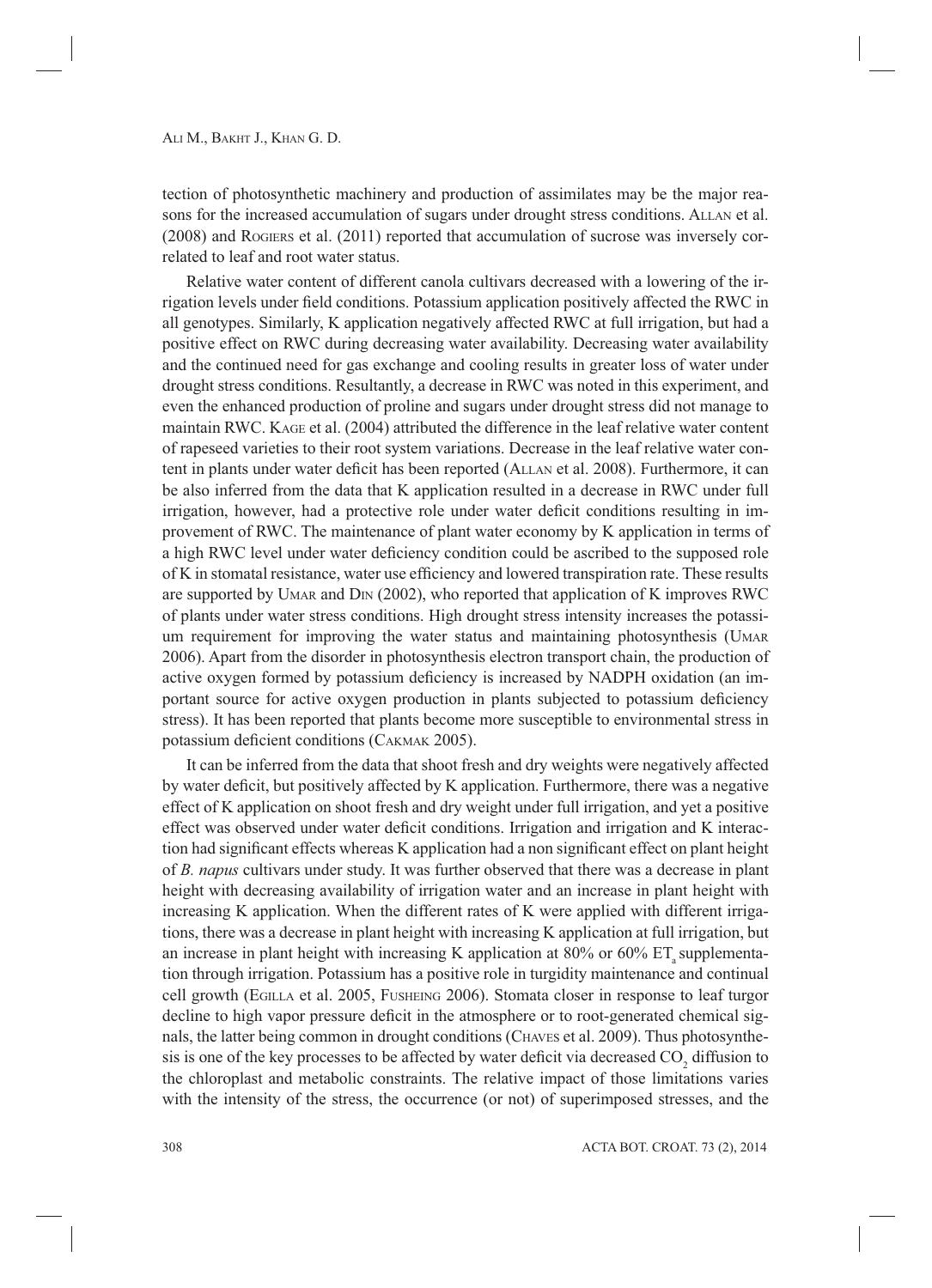species. Furthermore, at the cellular level, though moderate water deficits had opposite effects on cell number and cell size, a more severe stress reduced both variables (AGUIRREZA-BAL et al. 2006). The decreased photosynthate production and assimilation thus reduced the growth of the seedlings, as evident in the lower fresh and dry weights. Fresh and dry weight data were collected at 60 days after sowing. At 60 days after sowing, most of the photosynthates are directed towards grains. Similarly, K application also affected photosynthate translocation positively, which might have reduced fresh and dry weight of the subject plant species (MARSCHNER et al. 1996). The osmotic adjustment through production of compatible solutes (proline and sugar) and increased K availability with application facilitates the maintenance of cell turgor during periods of water stress (TURNER and JONES 1980, MORGAN 1984) and contributes to leaf survival by maintaining higher RWC at low water potentials (FLOWER and LUDLOW 1986, BASNAYAKE et al. 1993) and during recovery. The leaf survival also results in an increase in the absorption of sunlight, increasing the photo assimilates produced, which results in increased biomass production. Therefore, for plants growing in drought conditions, accumulation of abundant K in their tissues may play an important role in water uptake along a soil-plant gradient (FANAEI et al. 2009). Numerous studies have shown that the application of K fertilizer mitigates the adverse effects of drought on plant growth (AN-DERSON et al. 1992, TIWARI et al. 1998, SANGAKKARA et al. 2001, EGILLA et al. 2005, SINGH and KUHAD 2005, FANAEI et al. 2009). Similarly, early maturation is one among the different mechanisms known to increase plant survival under water stress conditions (LEVITT 1980). Consequently, a decrease in number of days to 50% flowering and physiological maturity was noted in this experiment as well (data not shown). The acceleration of the flowering and/or maturity processes probably contributed to a reduction of the impact of drought stress in canola genotypes (MOGHADAM et al. 2009).

Grain yield was negatively affected when the quantity of irrigation water was reduced. Potassium application positively increased grain yield at all irrigation levels; however, it is evident from the slope of the regression line that the unit increase with increasing quantity of K was more pronounced under drought stress conditions. The different physiological traits like photosynthesis, velocity and rate of assimilate transfer from source to sink determine seed yield (CHHABRA et al. 2007, ALBARRAK 2006). Furthermore, at any stage of crop growth such as germination, moisture stress can cause an irreversible loss in yield potential (REGINATO 1983, HOSSEINI and HASSIBI 2011, KHALIL et al. 2012). Genotypic differences in efficiency of K uptake and utilization have been reported for all major economically important plants (RENGEL and DAMON 2008). NIKNAM et al. (2003) also showed that compared with *B. napus, B. juncea* genotypes maintained good yield under water deficit when osmotically adjusted. Potassium application under drought stress resulted in the protection of membranes resulting in increase in photosynthesis and enhanced partitioning of photo-assimilates to the roots (CAKMAK 2005). This would result in enhanced fixation of carbon and acquisition of nutrients from the soil. Resultantly, an increase in grain yield was noted with enhanced K application under drought stress. Furthermore, in addition to photosynthate production, the partitioning between different organs is also an important component of drought adaptation. Under stress conditions, the metabolic process are altered to produce substances involved in conferring protection and consequently, fewer resources are allocated to grain production.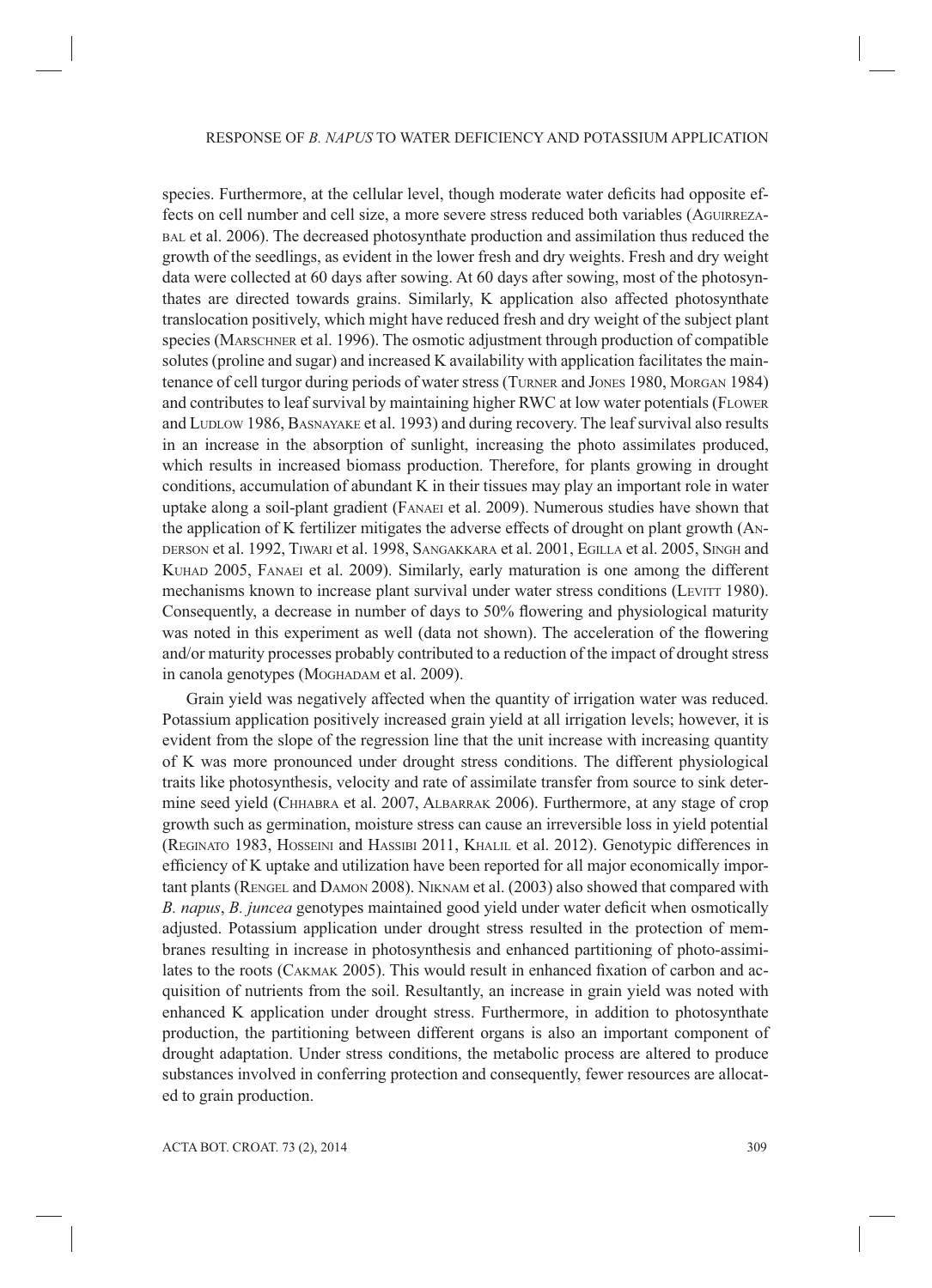# **References**

- AGUIRREZABAL, L., COMBAUD, S. B., RADZIEJWOSKI, A., DAUZAT, M., COOKSON, S. J., GRANIER C., 2006: Plasticity to soil water deficit in *Arabidopsis thaliana*: dissection of leaf development into underlying growth dynamic and cellular variables reveals invisible phenotypes. Plant, Cell and Environment 29, 2216–2227.
- AKATSUKA, T., NELSON, O. E., 1966: Starch granule-bound adenosine diphosphate glucosestarch glucosyltransferases of maize seeds. Journal of Biological Chemistry 241, 2280– 2286.
- ALBARRAK, K. M., 2006: Irrigation interval and nitrogen level effects on growth and yield of canola (*Brassica napus* L.). Science Journal of King Faisal University 7, 87–99**.**
- AZIZ, A., MARTIN-TANGUY, J., LARHER, F., 1999: Salt stress-induced proline accumulation and changes in tyramine and polyamine levels are linked to ionic adjustment in tomato leaf discs. Plant Science 145, 83–91.
- ALI, B., HAYAT, S., FARIDUDDIN, Q., AHMAD A., 2008: 24-epibrassinolide protects against the stress generated by salinity and nickel in *Brassica juncea*. Chemospere 72, 1387–1392.
- ALLAN, K. S. L., CANDIDO, F. L. N., BENEDITO, G. S. F., ROBERTO, C. L. C., FLAVIO, J. R. C., HADRIELLE, K. B. N., MONICK, J. S. L., 2008: Physiological and biochemical behavior in soybean (*Glycine max* cv. Sambaiba) plant under water deficit. Australian Journal of Crop Science 2, 25–32.
- ANDERSON, M. N., JENSEN, C. R., LOSCH, R., 1992: The interaction effects of potassium and drought in field-grown barley. I. Yield, water-use efficiency and growth. Acta Agriculturae Scandinavica, Section B- Soil and Plant Science 42, 34–44.
- ARRAUDEAU, M. A., 1989: Breeding strategies for drought resistance in cereals. In: BAKER, F. W. G., (ed.), Drought resistance in cereals, 107–116. CAB International, Wallingford, UK.
- ASSMANN, S. M., SHIMAZAKI, K., 1999: The multisensory guard cell. Stomatal responses to blue light and abscisic acid. Plant Physiology 119, 809–816.
- BAJJI, M., LUTTS, S., KINET, J. M. 2001: Water deficit effects on solute contribution to osmotic adjustment as a function of leaf ageing in three durum wheat (*Triticum durum* Desf) cultivars performing differently in arid conditions. Plant Science 160, 669–681.
- BAKHT, J., SHAFI, M., JAMAL, Y., SHER, H., 2011: Response of maize (*Zea mays* L.) to seed priming with NaCl and salinity stress. Spanish Journal of Agricultural Research 9, 252– 261.
- BAKHT, J., JAVED, M., SHAFI, M., MOHAMMAD, A. K., MOHAMMAD, S., 2012: Effect of salinity and ABA application on proline production and yield in wheat genotypes. Pakistan Journal of Botany 44, 873–878.
- BAKHT, J., BANO, A., SHAFI, M., DOMINY, P., 2013: Effect of abscisic acid application on cold tolerance of chick pea (*Cicer arietinum* L.). European Journal of Agronomy 44, 10–21.
- BASNAYAKE, J., LUDLOW, M. M., COOPER, M., HENZELL, R. G., 1993: Genotypic variation of osmotic adjustment and desiccation tolerance in contrasting sorghum inbred lines. Field Crops Research 35*,* 51–62.
- BATES, L. S., WALDREN, R. P., TEARE, I. D., 1973: Rapid determination of free proline for water stress studies. Plant and Soil 39, 205–208.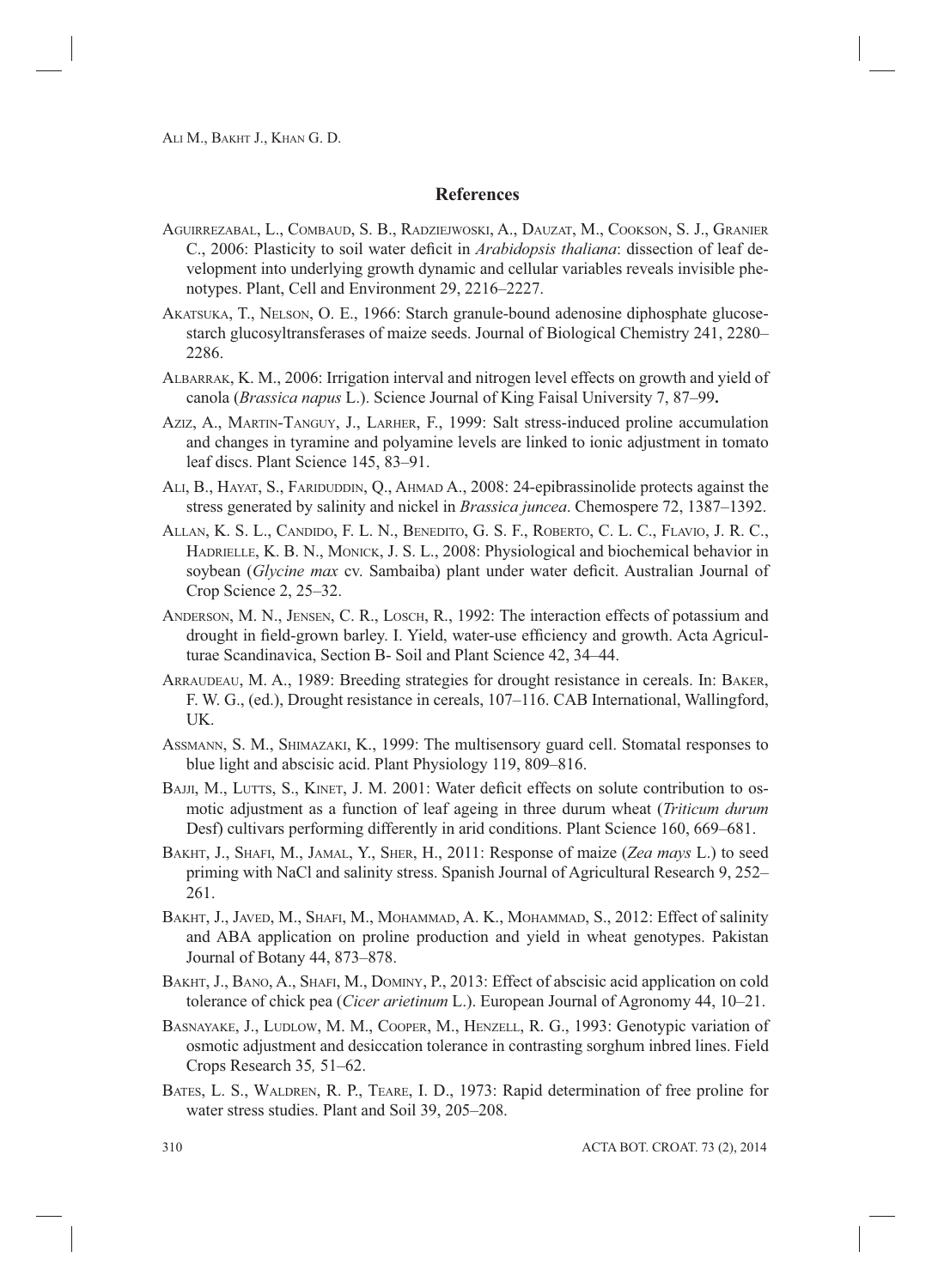- BISWAS, B. C., PRASAD, N., TEWATIA, R. K., 1992: Fertilizer use and crop quality. Fertilizer News 39, 47–49.
- BRICKER, B., 1991: A micro-computer program for the design, management and analysis of agronomic experimentation. Michigan State University East Lansing Mi 48824 USA.
- CAKMAK, I., 2005: The role of potassium in alleviating detrimental effects of abiotic stresses in plants. Journal of Plant Nutrition and Soil Science 168, 521–530.
- CHAVES, M. M., FLEXAS, J., PINHEIRO, C., 2009: Photosynthesis under drought and salt stress: regulation mechanisms from whole plant to cell. Annals of Botany 103, 551–561.
- CHHABRA, M. L., SINHA, B. K., SINGH, D., DHAWAN, K., SHARMA, R., 2007: Physiological constraints to productivity in Indian mustard (*B. juncea L.*). In: TINGDONG F., CHUNYUN G. (eds.), Sustainable development in cruciferous oilseed crops production. Proceedings of the 12th International Rapeseed Congress, Hubei, Wuhan, China.
- CHU, T. M., ASPINALL, D., PALEG, L. G., 1974: Stress metabolism, temperature stress and accumulation of proline in barley and radish. Australian Journal of Plant Physiology 1, 89–97.
- DIN, J., KHAN, S. U., ALI, I., GURMANI, A. R., 2011: Physiological and agronomic response of canola varieties to drought stress. The Journal of Animal and Plant Science 21, 78– 83.
- DUBOIS, M., GILLES, K. A., HAMILTON, J. K., REBERS, P. A., SMITH, F., 1956: Colorimetric method for determination of sugars and related substances. Annals of Chemistry 38, 350–356.
- EGILLA, J. N., DAVIES, F. T., DREW, F. T., 2001: Effect of potassium on drought resistance of *Hibiscus rosa-sinensis* cv. Leprechaun: Plant growth, leaf macro and micronutrient content and root longevity. Plant and Soil 229, 213–224.
- EGILLA, J. N., DAVIES, F. T., BOUTTON, T. W., 2005: Drought stress influences leaf water content, photosynthesis, and water use efficiency of *Hibiscus rosa-sinensis* at three potassium concentrations. Photosynthetica 43, 135–140.
- FANAEI, H. R., GALAVI, M., KAFI, M., BONJAR, A. G., 2009: Amelioration of water stress by potassium fertilizer in two oilseed species. International Journal of Plant Production 3, 41–54.
- FLOWER, D. J., LUDLOW, M. M., 1986: Contribution of osmotic adjustment to the dehydration tolerance of water stressed pigeon pea leaves. Plant, Cell and Environment 9, 33– 40.
- FUSHEING, L., 2006: Potassium and water interaction. International Workshop on Soil Potassium and K Fertilizer Management, Agricultural College Guangxi University, 1–32.
- FRANCISCO, G. S., JAMES, P. S., VINCENTE, G., PABLO, B., JAUN, G. P. P., 2007: Responses to flooding and drought stress by two citrus rootstock seedlings with different water-use efficiency. Physiologia Plantarum 130, 532–542.
- GIBON, Y., SULPICE, R., LARHER, F., 2000: Proline accumulation in canola leaf discs subjected to osmotic stress is related to the loss of chlorophylls and to the decrease of mitochondrial activity. Physiologia Plantarum 110, 469–476.
- GLEN, E., BROWN, J., 1998: Effects of soil salt levels on the growth and water use efficiency of *Atriplex canescens* (Chenopodiaceae) varieties in drying soil. American Journal of Botany 85, 10–16.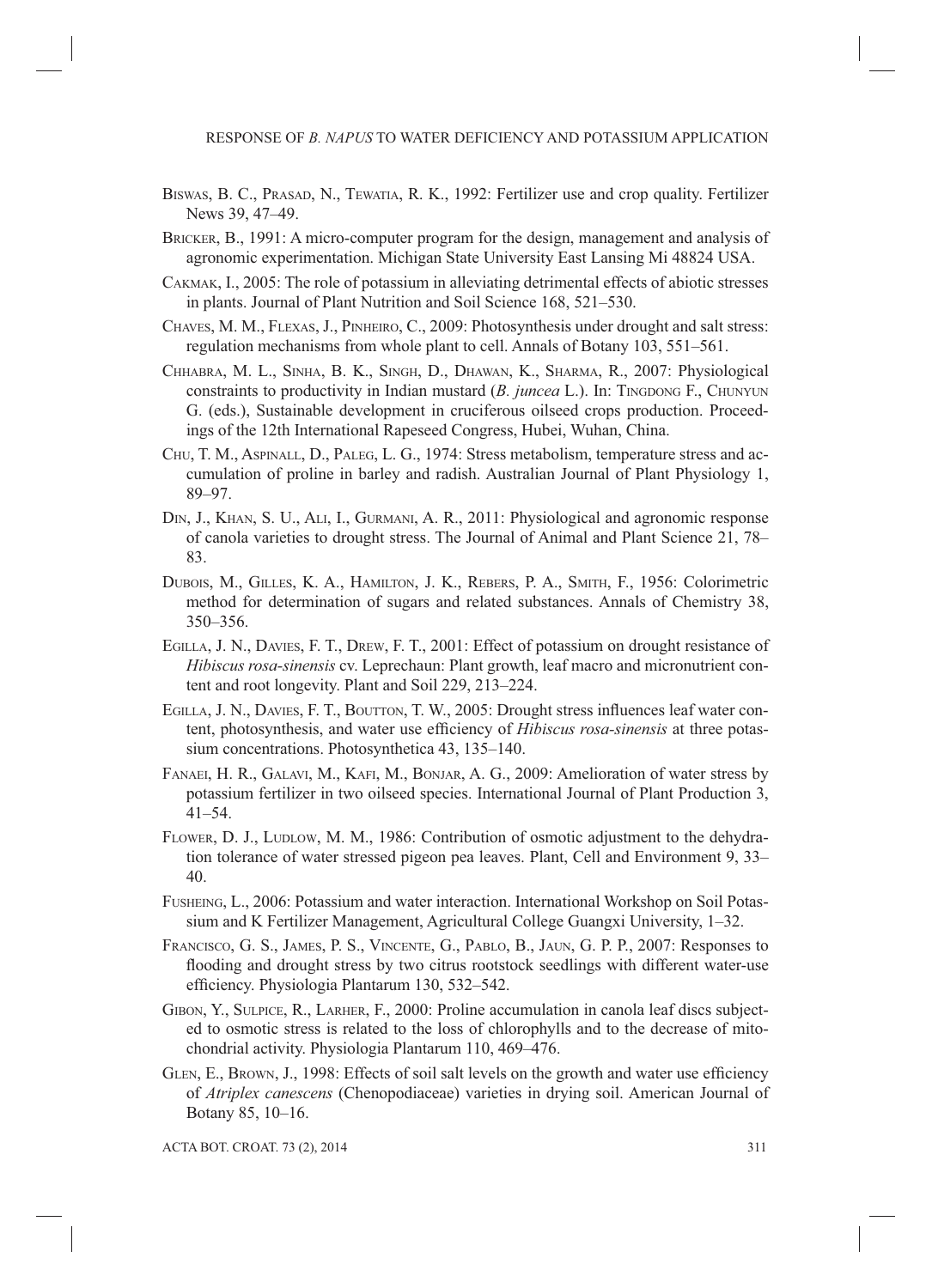- GOMEZ, K. A., GOMEZ, A. A., 1984: Statistical procedures for agricultural research.  $2<sup>nd</sup> Ed$ . John Willey & Sons, Inc. New York, 641.
- HASAN, S. A., HAYAT, S., ALI, B., AHMAD, A., 2008: 28-homobrassinolide protects chickpea (*Cicer arietinum*) from cadmium toxicity by stimulating antioxidants. Environmental Pollution 151, 60–66.
- HAYAT, S., HAYAT, Q., ALYEMENI, M. N., AHMAD, A., 2013: Proline enhances antioxidative enzyme activity, photosynthesis and yield of *Cicer arietinum* L. exposed to cadmium stress. Acta Botanica Croatica 72, 323–335.
- HOSSEINI, M., HASSIBI, P., 2011: Effects of water deficit stress on several qualitative and quantitative characteristics of canola cultivars. Notulae Science Biology 3, 210–125.
- JAMES, L. G. 1993: Principles of farm irrigation system design, Krieger, Malabar, Fla, USA.
- JAVADI, T., ARZANI, K., EBRAHIMZADEH, H., 2008: Study of proline, soluble sugar and chlorophyll a and b changes in nine Asian and one European peer cultivar under drought stress. Acta Horticulturae 769, 241–246.
- KAGE, H., KOCHLER, M., STUTZEL, H., 2004: Root growth and dry matter partitioning of cauliflower under drought stress conditions: measurement and simulation. European Journal of Agronomy 20, 379–394.
- KEYVAN, S., 2010: The effects of drought stress on yield, relative water content, proline, soluble carbohydrates and chlorophyll of bread wheat cultivars content, proline, soluble carbohydrates and chlorophyll of bread wheat cultivars. The Journal of Animal and Plant Science 8, 1051–1060.
- KHALIL, M., ABOUGHADAREH, A. P., NAGHAVI, M. R., TALEBZADEH, S. J., 2012: Response of spring canola (*Brassica napus* L.) genotypes to water deficit stress. International Journal of Agriculture and Crop Science 4, 1579–1586.
- LEVITT, J., 1980: Response of plants to environmental stresses. Vol. II. Water, radiation, salt and other stresses responses of plants to environmental stresses. 2nd Edition, Academic Press, New York.
- MAFAKHERI, A., SIOSEMARDEH, A., BAHRAMNEJAD, B., STRUIK, P. C., SOHRABI, E., 2010: Effect of drought stress on yield, proline and chlorophyll contents in three chickpea cultivars. Australian Journal of Crop Science 4, 580–585.
- MARSCHNER, H., 1995: Mineral nutrition of higher plants. 2nd Ed. Academic Press, San Diego, California, USA.
- MARSCHNER, H., KIRKBY, E. A., CAKMAK, I. 1996. Effect of mineral nutrition status on shootroot partitioning of photoassimilates and cycling of mineral nutrients. Journal of Experimental Botany 47, 1255–1263.
- MCCUE, K. F., HANSON, A. D., 1990: Drought and salt tolerance: towards understanding and application. Trends in Biotechnology 8, 358–362.
- MENGEL, K., ARNEKE, W. W., 1982: Effect of potassium on the water potential, pressure potential, osmotic potential and cell elongation in leaves of *Phaseolus vulgaris* L. Phyisologia Plantarum 54, 402–408.
- MOGHADAM, H. R. T., RAD, A. H. S., MOHAMMADI, G. N., HABIBI, D., SANAVY, S. A. M., BOO-JAR, M. M. A., DOLATABADIAN A., 2009: Response of six oilseed rape genotypes to water stress and hydrogel application. Prsquisa Agropecuaria Tropical Goiania (Agricultural Research in the Tropics) 39, 243–250.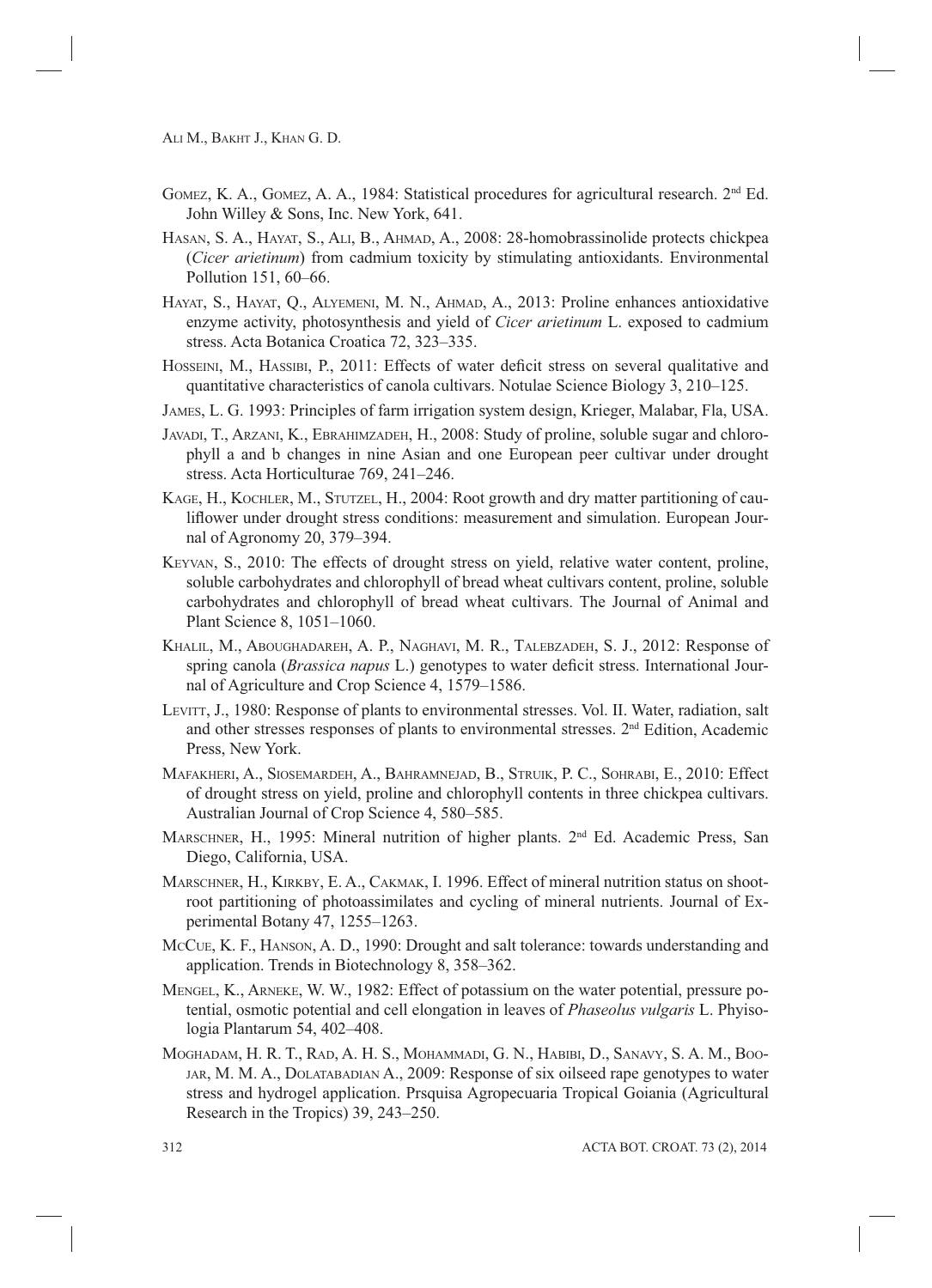- MONREAL, J. A., JIMENEZ, E. T., REMESAL E., MONRILLO-VLARDE, R., GARCIA-MAURINO, S., ECHEVANRRIA, C., 2007: Proline content of sugar beet storage roots: Response to water deficit and nitrogen fertilization at field conditions. Environmental and Experimental Botany 60*,* 257–267.
- MORGAN, J. M., 1984: Osmoregulation and water stress in higher plant. Annual Review of Plant Physiology 35, 299–319.
- MOUSTAKAS, M., ILEKTRA, S., THEODORA, K., CHRYSOVALANTOU, I. A., IOANNIS, T., 2011: Exogenous proline induces soluble sugar accumulation and alleviates drought stress effects on photosystem II functioning of *Arabidopsis thaliana* leaves. Plant Growth Regulation 65, 315–325.
- MUKHERJEE, I., 1974. Effect of potassium on proline accumulation in maize during wilting. Physiologia Plantarum 31, 288–291.
- NIKNAM, S. R., MA, Q., TURNER, D. W., 2003: Osmotic adjustment and seed yield of *Brassica napus* and *B. juncea* genotypes in water-limited environment. Australian Journal of Experimental Agriculture 43, 1127–1135.
- OUTLAW JR. W. H., 1983: Current concepts on the role of potassium in stomatal movements. Physiologia Plantarum 59, 302–311.
- REDDY, A. R., CHAITANY, K. V., VIVEKANANDAN, M., 2004: Drought induced responses of photosynthesis and antioxidant metabolism in higher plants. Journal of Plant Physiology 161, 1189–1202.
- REGINATO, R. J., 1983: Field quantification of crop water stress. Transactions of American Society for Agricultural Engineers 26, 772–775.
- RENGEL, Z., DAMON, P. M., 2008: Crops and genotypes differ in efficiency of potassium uptake and use. Physiologia Plantarum 133, 624–636.
- ROGIERS, S. Y., HOLZAPFEL, B. P., SMITH, J. P., 2011: Sugar accumulation in roots of two grape varieties with contrasting response to water stress. Annals of Applied Biology 159, 399–413.
- RONDE, J. A., LAURIE, R. N., CAETANO, T., GREYLING, M. M., KEREPESI, I. 2004: Comparative study between transgenic and non-transgenic soybean lines proved transgenic lines to be more drought tolerant. Euphytica 138, 123–132.
- SANGAKKARA, U. R., FREHNER, M., NOSBRGER, J., 2001: Influence of soil moisture and fertilizer potassium on the vegetative growth of mungbean (*Vigna radiata* L. Wilczek) and cowpea (*Vigna unguiculata* L. Walp). Journal of Agronomy and Crop Science 186, 73– 81.
- SARKER, A. M., RAHMAN, M. S., PAUL, N. K., 1999: Effect of soil moisture on relative leaf water content, chlorophyll, proline and sugar accumulation in wheat. Journal of Agronomy and Crop Science 183, 225–229.
- SHAFI, M., BAKHT, J., JAVED, M., MOHAMMAD, A. K., RAZI, D., 2011: Role of abscisic acid and proline in salinity tolerance of wheat genotypes. Pakistan Journal of Botany 43, 1111–1118.
- SILVA, J. M., ARRABACA, M. C., 2004: Contribution of soluble carbohydrates to the osmotic adjustment in the C4 grass *Setaria sphacelata*: A comparison between rapidly and slowly imposed water stess. Journal of Plant Physiology 161, 551–555.